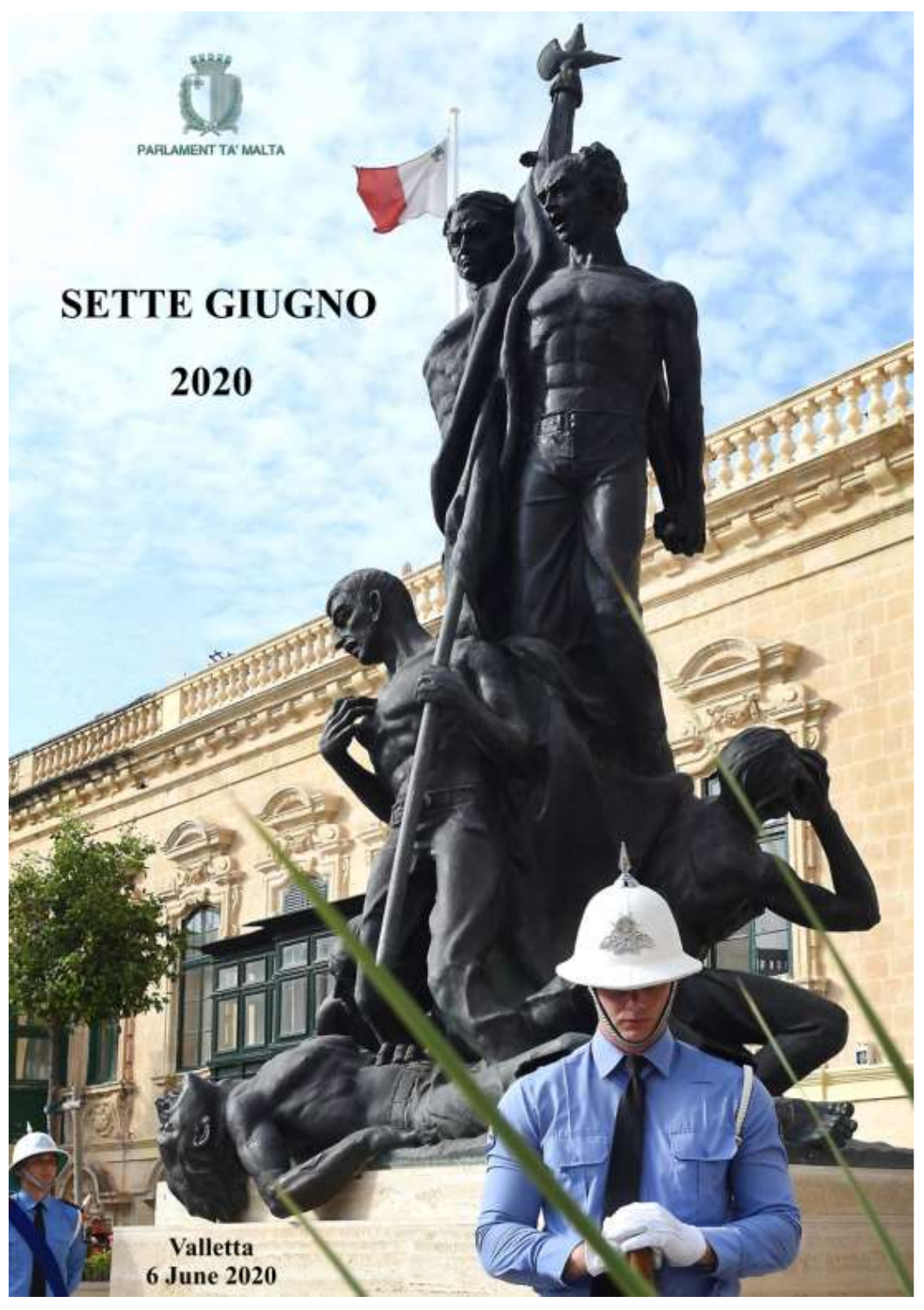Cover photo: Department of Information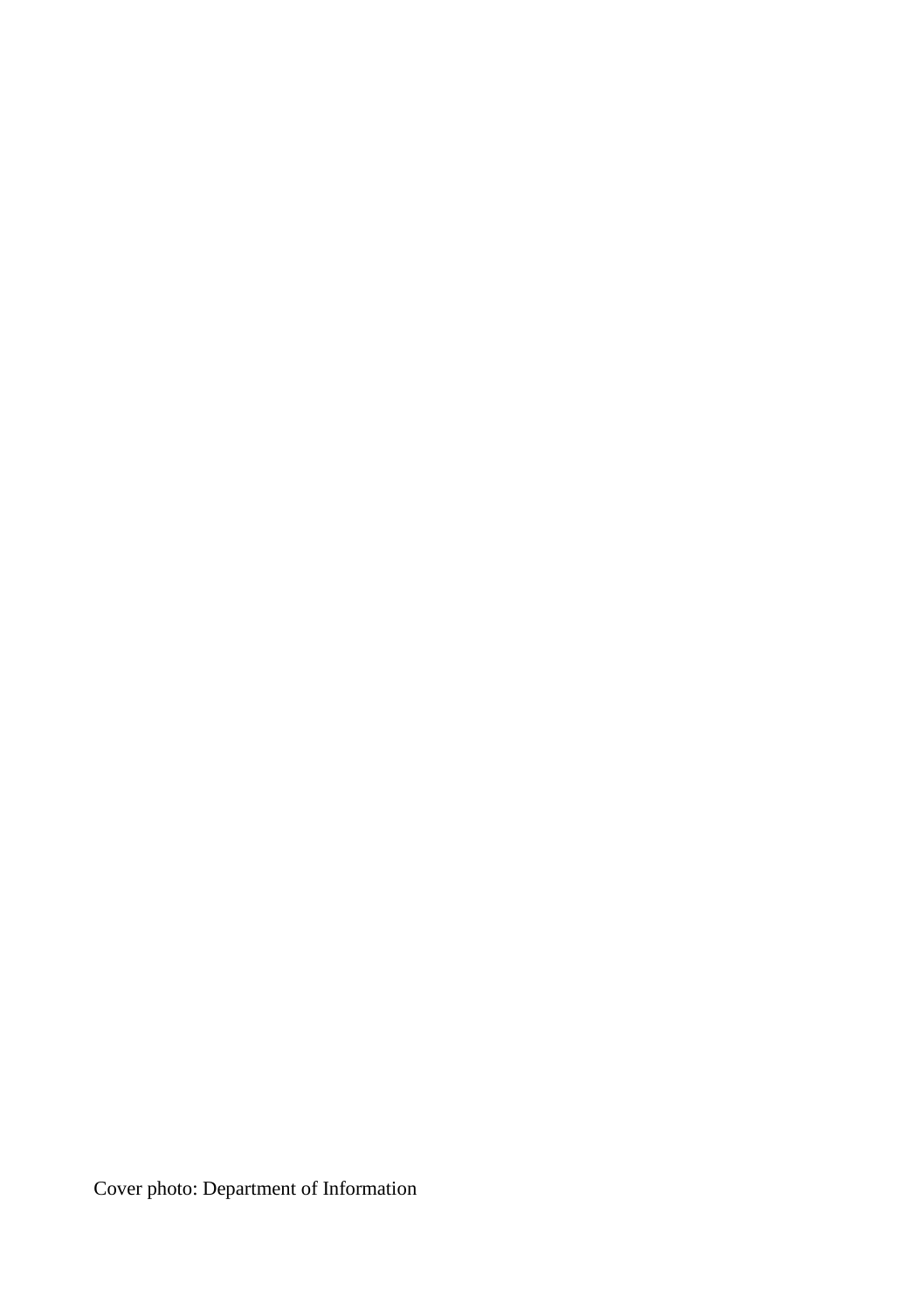## **Official Programme and Address by the Honourable Anġlu Farrugia Speaker of the House of Representatives Parliament of Malta on the occasion of the commemoration of SETTE GIUGNO**

**Saturday, 6 June 2020**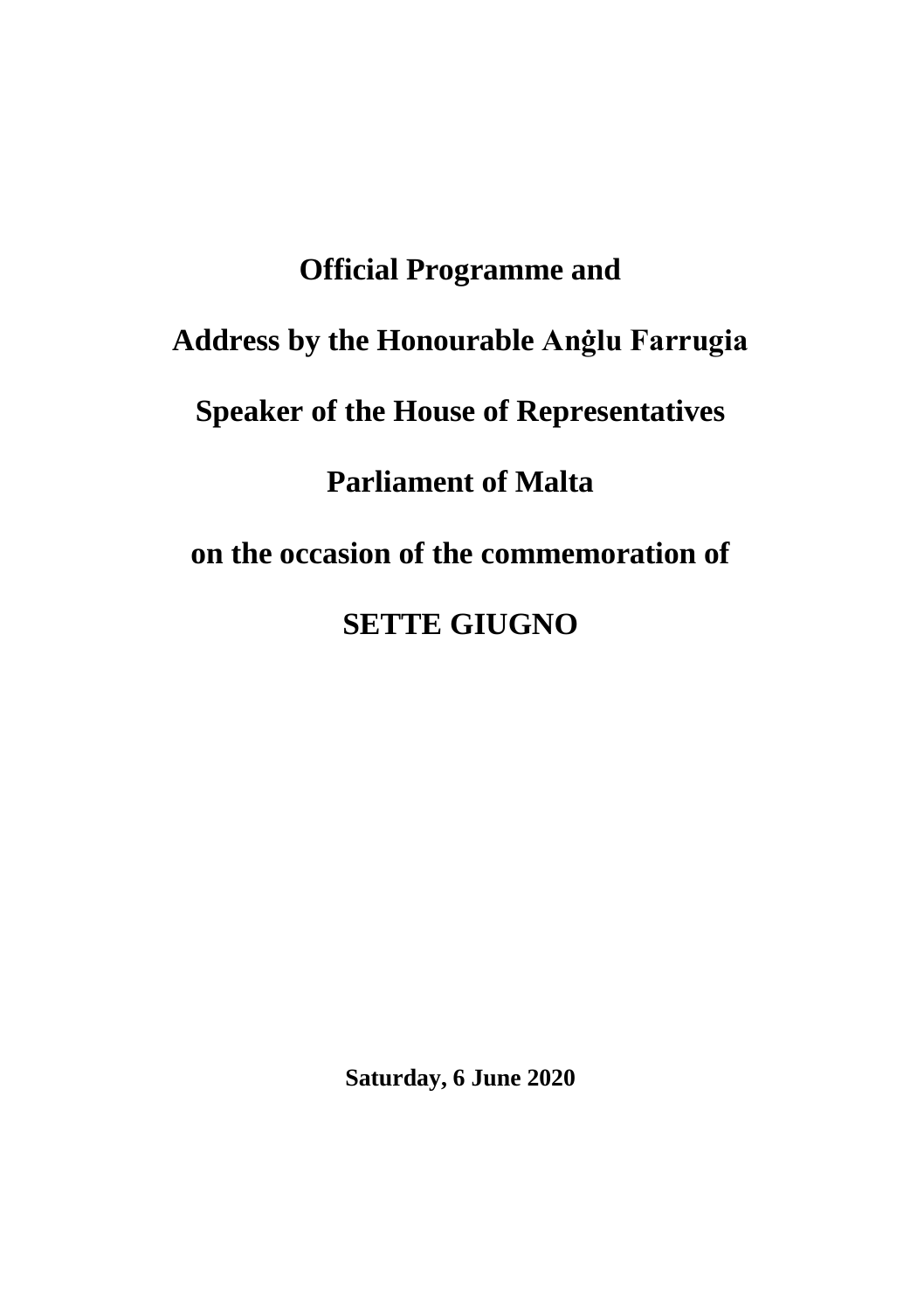## **SPEECH ON THE OCCASION OF SETTE GIUGNO 2020**

We are today remembering the historical day of the Sette Giugno 1919. Regrettably this year the commemoration has had to take on a different format due to the particular challenges brought upon us by the COVID-19 pandemic, we are currently facing together as one. However, we should not allow these particular circumstances to hinder us from recalling the challenging circumstances our forefathers had to endure throughout the Sette Giugno events, so that on the basis of the lessons learnt from the past we can forge a better future for our country.

I am making this statement because it is important to look at how the protagonists of the 1919 events behaved before and after the Sette Giugno riots, as well as during the discussions that followed the Sette Giugno events. I would like to mention, amongst others, Manwel Dimech and Nerik Mizzi, who in spite of surely not sharing the same political belief, were in agreement on the direction Malta was to take. So much so, that we note that both the followers of Manwel Dimech, better known as the Dimechjani and whose ideology was continually being obstructed by the British administration, and those of Nerik Mizzi, moving forward in unison against the British rule. Various historical documents attest to this.

Nerik Mizzi, who believed that Malta should foster close links with Italy and not with the United Kingdom, and who actively participated and took every opportunity to push forward his ideals, lacked the necessary support because his pro-Italian sympathies were deemed by many as being too extreme. In the struggle against the British Government for Malta to be given its first self-government Constitution, we see Nerik Mizzi fighting with all his might and without fear; we see him not shying away from criticising the British authorities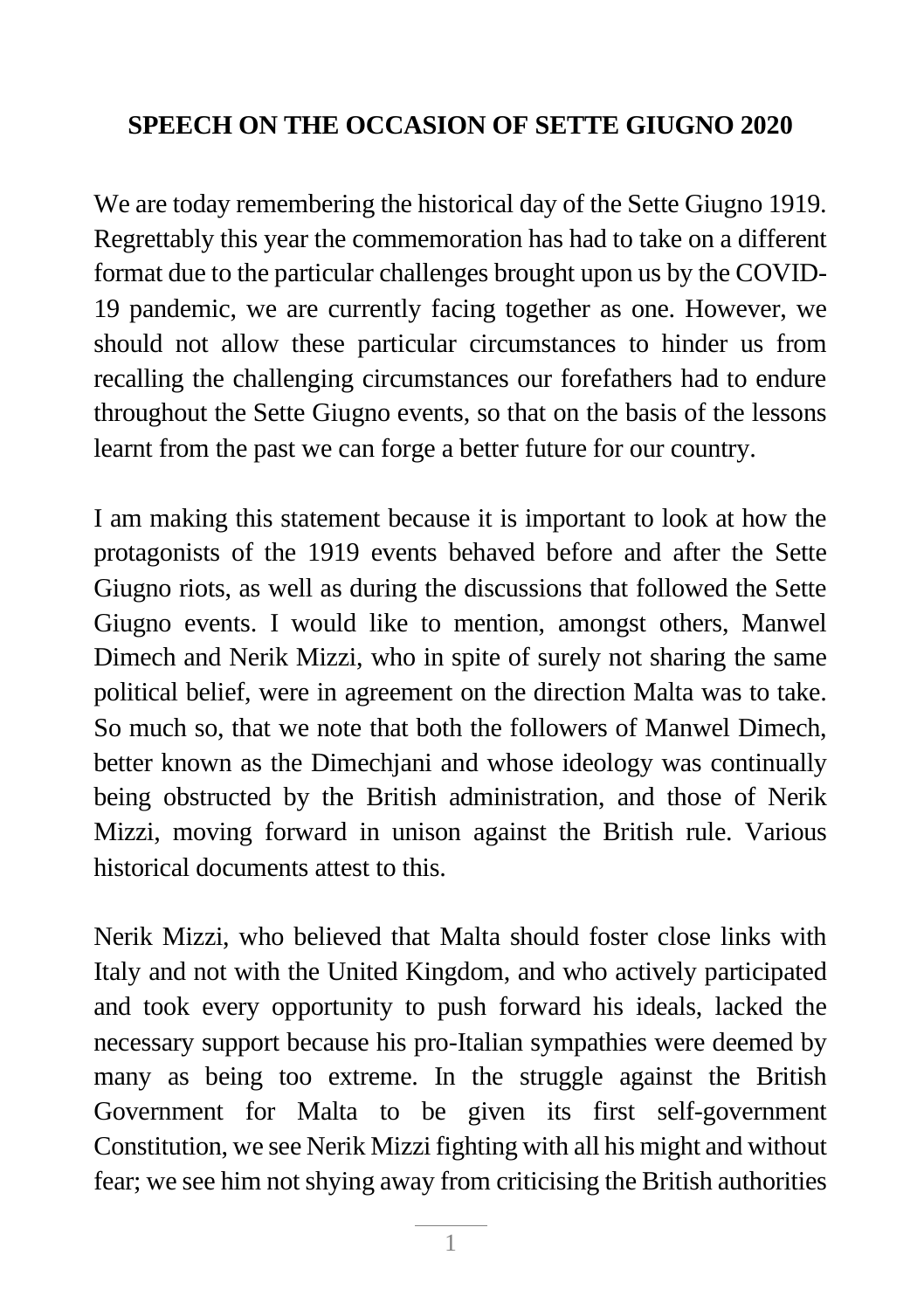during his testimony before the Comission set upto prepare a report on the 1919 riots. We see him placing the blame for the damages that occurred during the riots squarely on the British Wheat Commission where he contended that the said Commission was endorsing higher prices purposely to decrease bread consumption. His anger was so acute that he referred to the British rule as a 'Harsh Military Regime'.

This complemented the position taken by Manwel Dimech who inspired the people with his ideas and writings on workers' rights, social reforms, right to education for all and the importance of the Maltese language. At that time, these were very progressive ideas, which literally rattled the authority of the British Empire. Manwel Dimech, who ended up being exiled from Malta by order of the British Government in 1914, is described, in the writings of the Manwel Dimech Foundation, as the personification of all the ideological, social and psychological aspirations of the Maltese people at the beginning of the twentieth century. He was responsible for contributing to, printing and distribution a four-page weekly newspaper *Il-Bandiera tal-Maltin* (The Flag of the Maltese) in 1898, as well as establishing the Xirka tal-Imdawlin (The League of the Enlightened) in 1911, which later changed its name to *Ix-Xirka Maltija* (the Maltese League), that strived for Malta's liberation and constitutional independence. Dimech believed in national unity, especially in the right and duty of every citizen to take an active interest in all events taking place in Malta at that time. He is considered as one of the most important persons in Maltese history, a person with a political vision who worked tirelessly in favour of Malta's interests and who believed in the right of the people to move ahead as a sovereign state without any foreign interference. It is for this reason that he argued against both the Italian influence – contrary to Nerik Mizzi's beliefs – and to British influence.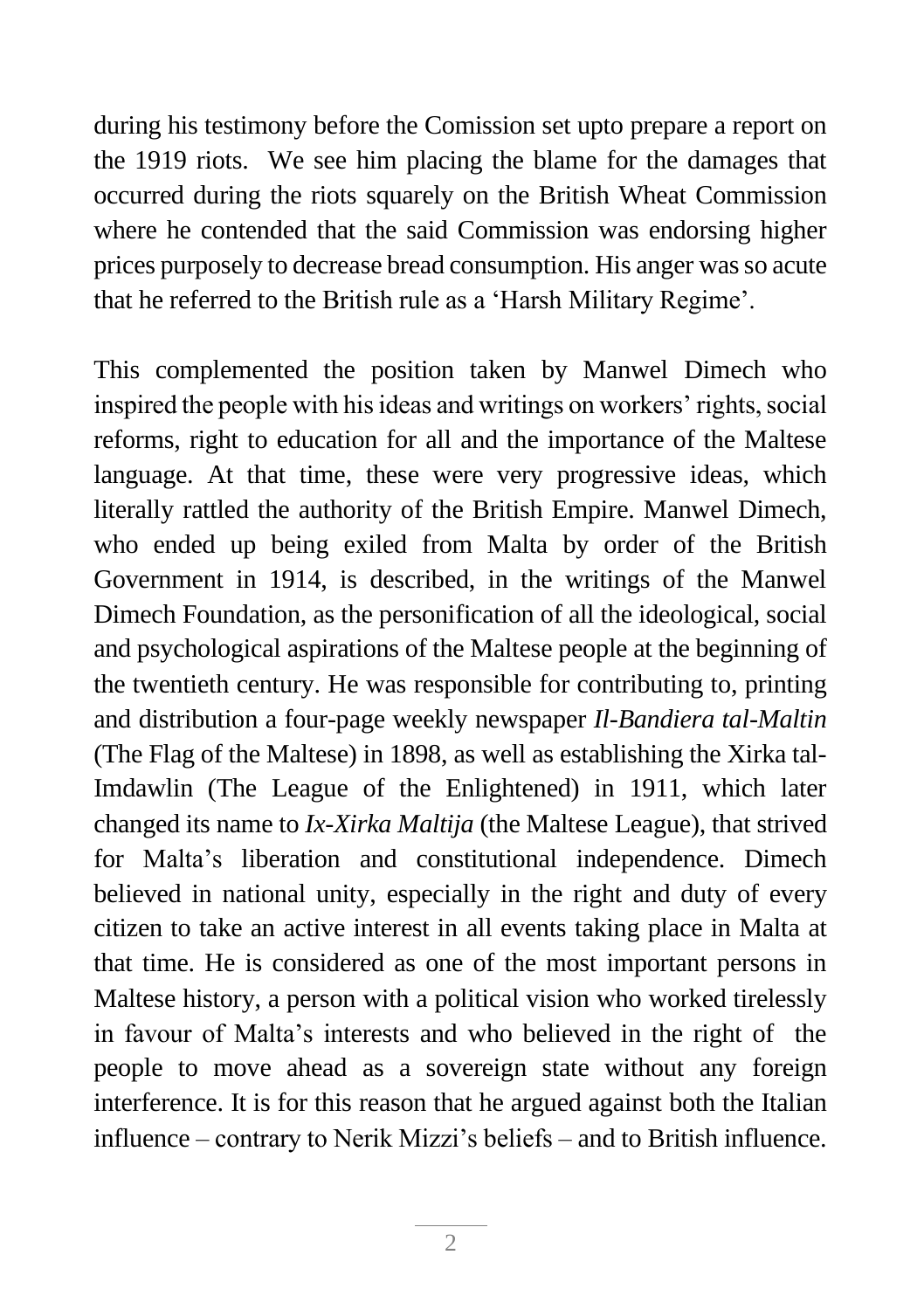In the period that led to the Sette Giugno events, we observe these two protagonists from our history move in the same direction against the British colonial rule and in favour of the Maltese people. In those times the national interest always prevailed, irrespective of any personal political belief.

We also know that the Governor at that time, Lord Plumer, had requested the Police Commissioner to provide him with the list of persons that had been arrested, accused and sentenced following the Sette Giugno riots. In fact, we know that there were some 114 individuals who had been handed down prison sentences, with 24 persons having been held in prison for some time and another 90 persons, including 42 women, who were indicted for of stealing a number of items during and in the days following the Sette Giugno riots. We also know that due to the impending threat of further riots, Governor Plumer was forced to issue revocation orders with respect to many of these sentences. All of this is documented and evidences how long the Maltese had to battle in order to win their rights.

Following the Sette Giugno riots, namely on 20 November 1919, it transpires that the aforementioned Governor Plumer had urgently convened the Council of Government in order to inform its members that he had received a telegram from the Secretary of State for the Colonies informing him that the British Government had decided that the time had come to give the Maltese people the responsibility to manage the internal affairs of their country and to make the necessary preparations for the introduction of self-government in 1921. It is interesting to note that nine days later, Nerik Mizzi publicly thanked Governor Plumer for the move which would see Malta trusted with selfrule.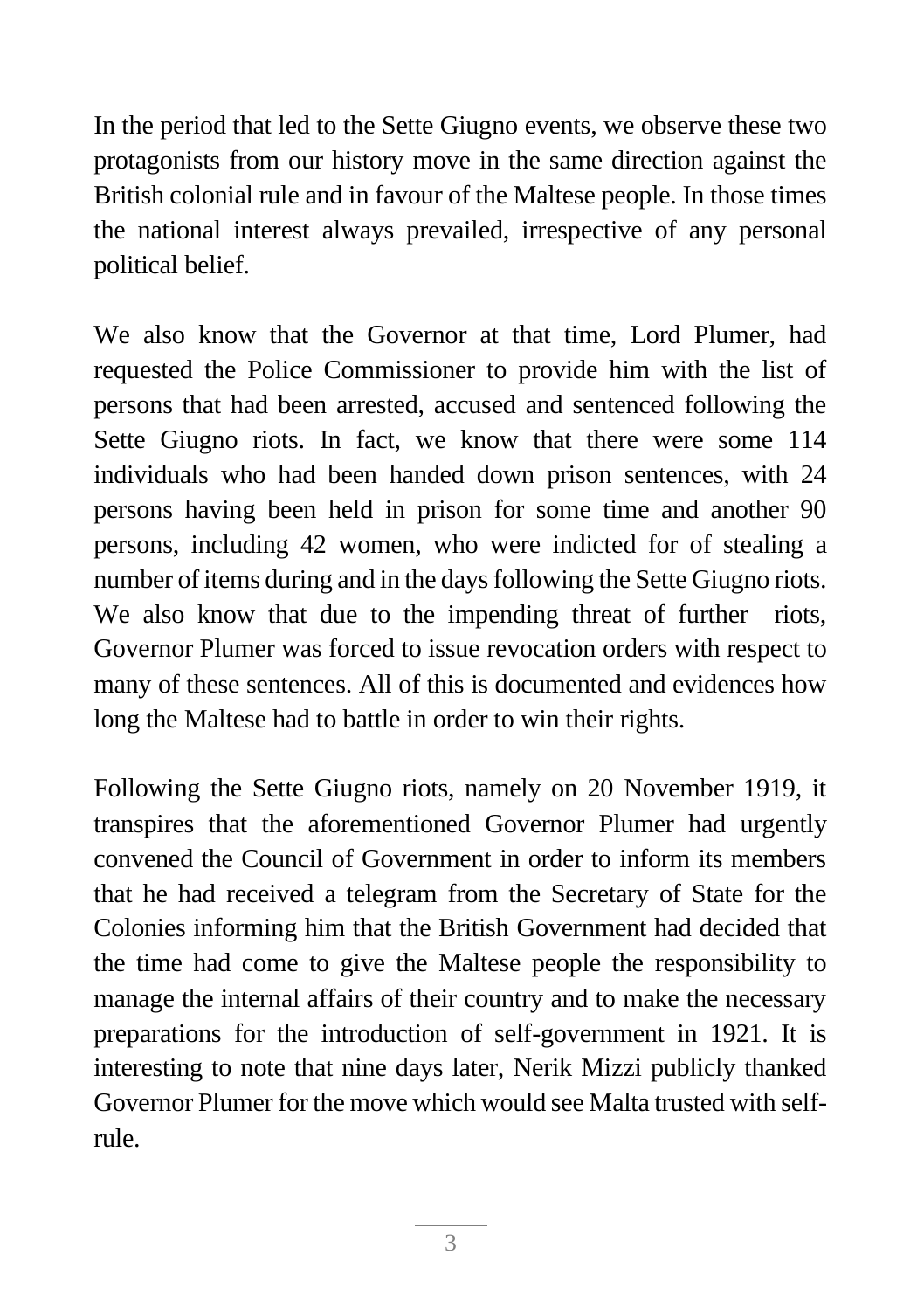At this point I would like to make reference to the Constitution granted to our country on 4 May 1921, after the State Secretary Amery had written to Governor Plumer about the granting of this Constitution, and quote from its article 30 that clearly defines this concept of responsible government:

> "... Malta will elect and which they can change, responsible to that Legislature and to their fellow citizens. If the Government makes mistakes in administration or legislation, there is no outside authority to which the blame for these mistakes can be imputed. The responsibility for those mistakes and for correcting them by bringing about a change of government will rest with the people themselves. That is the whole meaning of Responsible Government."

This part of the 1921 Constitution clearly states that whoever is leading the country must be held accountable for its actions to the people and, if deemed necessary, the latter have the responsibility to address such actions during a general election by making the necessary changes in leadership. This sacrosanct principle remained intact notwithstanding the many changes made to the Constitution of Malta since the granting of the Amery-Milner Constitution in 1921; this shows that all the political forces since then have always worked in favour of the Maltese people controlling their own affairs.

It is worth mentioning that a national committee, the Comitato Nazionale pro Maltesi morti e feriti il 7 e 8 Giugno (pro-Maltese National Committee for the injured and deceased on the 7 and 8 June), which was in place before the 1921 Constitution was granted, and which included among its members Nerik Mizzi and Edoardo Borg, agreed to purchase a grave at the Addolorata Cemetery so that the four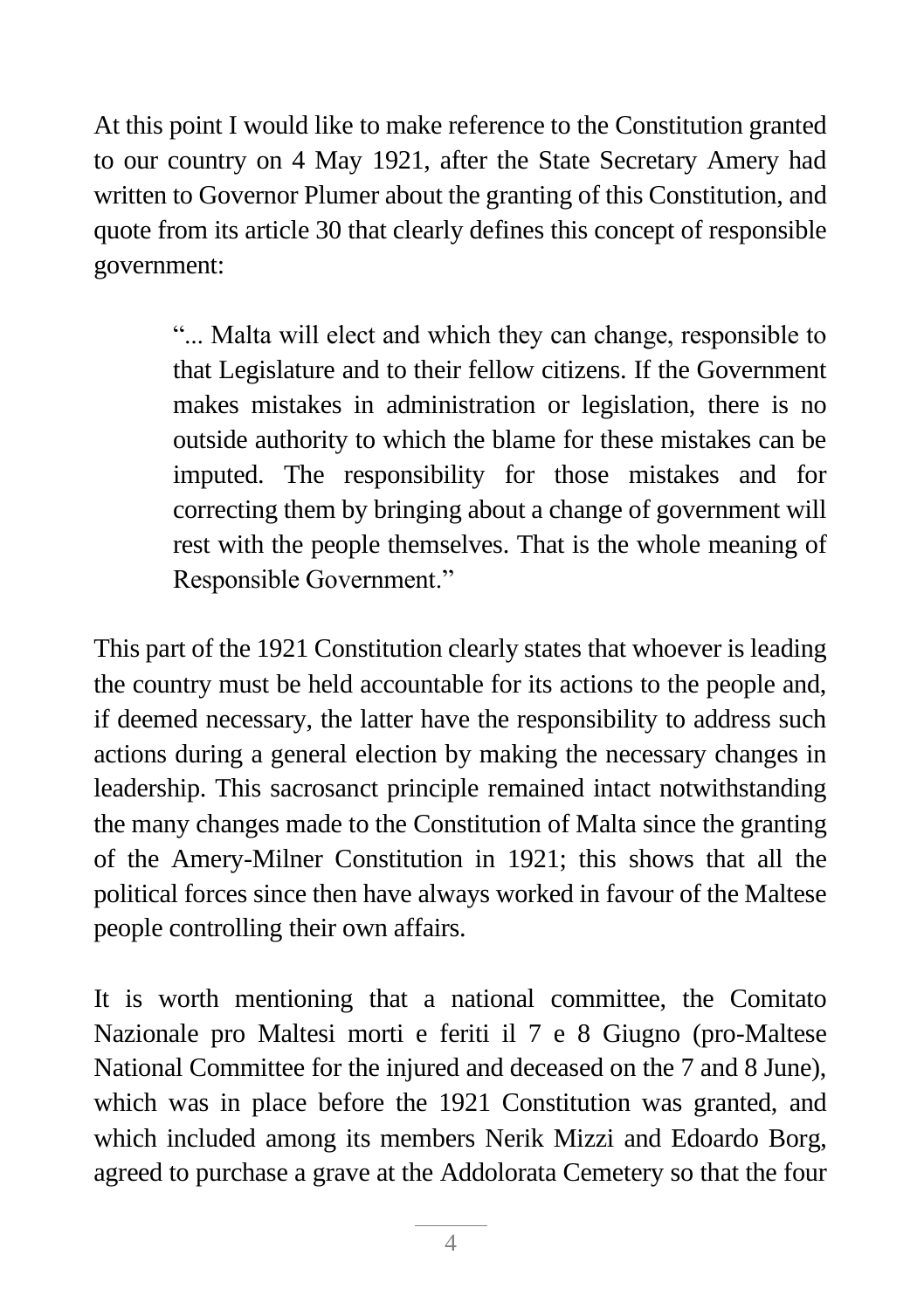victims of the Sette Giugno, who up till then were buried in different graves and localities, could be buried together in one place; I am referring to the grave that we can still see to this very day and on which we lay wreaths as a sign of respect, gratitude and recognition. I would also like to add that I believe that the purchase of this grave further attests to the common yet humble collective efforts of the various political forces towards the national interest. Even today, there are lessons to be learnt from this behaviour.

During the past year, since my last Sette Giugno speech in 2019, the Maltese Parliament has already been convened 94 times, and there have been over 100 meetings of the parliamentary committees, which to date stand at 15. A division at Third Reading stage was called on three out of the 39 laws that were passed since. Although the Chair was called upon 13 times to rule on procedural matters, I must state that in my opinion some of these requests for rulings could have been avoided had there been more cooperation between the two sides of the House. I am stating this to show that in the vast majority of the work carried out in Parliament, there was always agreement that what was being done was in fact in the national interest.

However, at this point, the Chair feels that it should point out that there could have been more mature behaviour last November and December, when a number of protests and demonstrations were being organised by groups of people in the vicinity of the Parliament building. I would like to state, without any hesitation, that these persons had every right to protest, but with the same conviction I state that during such protests nobody has the right to break the law in respect of the institution embodying parliamentary democracy. Everybody acknowledges that the Members of Parliament, the representatives of our people, who are elected democratically by the same people, deserve to be protected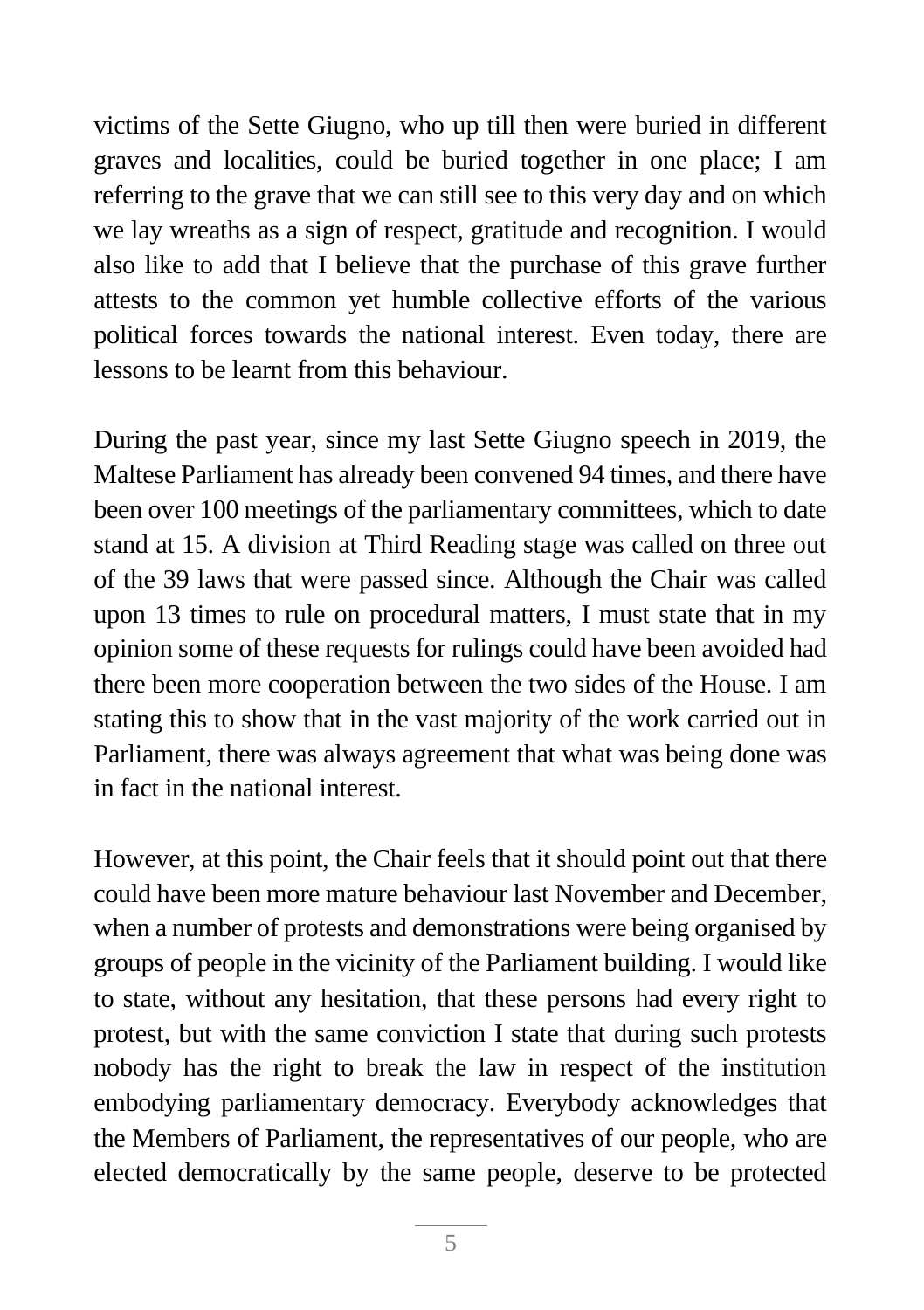when carrying out their duties; this is the reason why the Chair felt, on a number of occasions, that it had to take those measures it considered necessary to protect all the Members from both sides of the House. In so doing, the Chair acted within the powers and in observance of the House of Representatives (Privileges and Powers) Ordinance and the Standing Orders of the House of Representatives, and according to the circumstances acted to protect the rights and provide for the safety of the Members of Parliament who have been mandated by their constituents to represent them and to work in their best interest in the country's highest institution.

There were instances in which some individuals, who were protesting in front of Parliament, carried out offences against Members of Parliament and also caused damages to their vehicles. It is for these reasons that the Chair was compelled to take the necessary measures in the precincts of the Parliament building in order to protect and guarantee unhindered access to the Members of Parliament, as it is legally required to do. There were also instances in which the Chair had no other choice but to limit public access to the Parliament building in order to diffuse tensions and to ensure that the work of the House of Representatives could carry on without interruptions. I have to confess that at times these were difficult decisions, but I believe that the circumstances required such decisions.

In this regard I believe that there should have been more cooperation between the two sides of the House so that all the necessary precautions in the Institution's best interest could have been taken together, something that regrettably did not occur. On the contrary, there were those who tried to give a different interpretation to these action and attribute ulterior motives to the measures that the Chair was compelled to take in order to protect the same Members of Parliament. I believe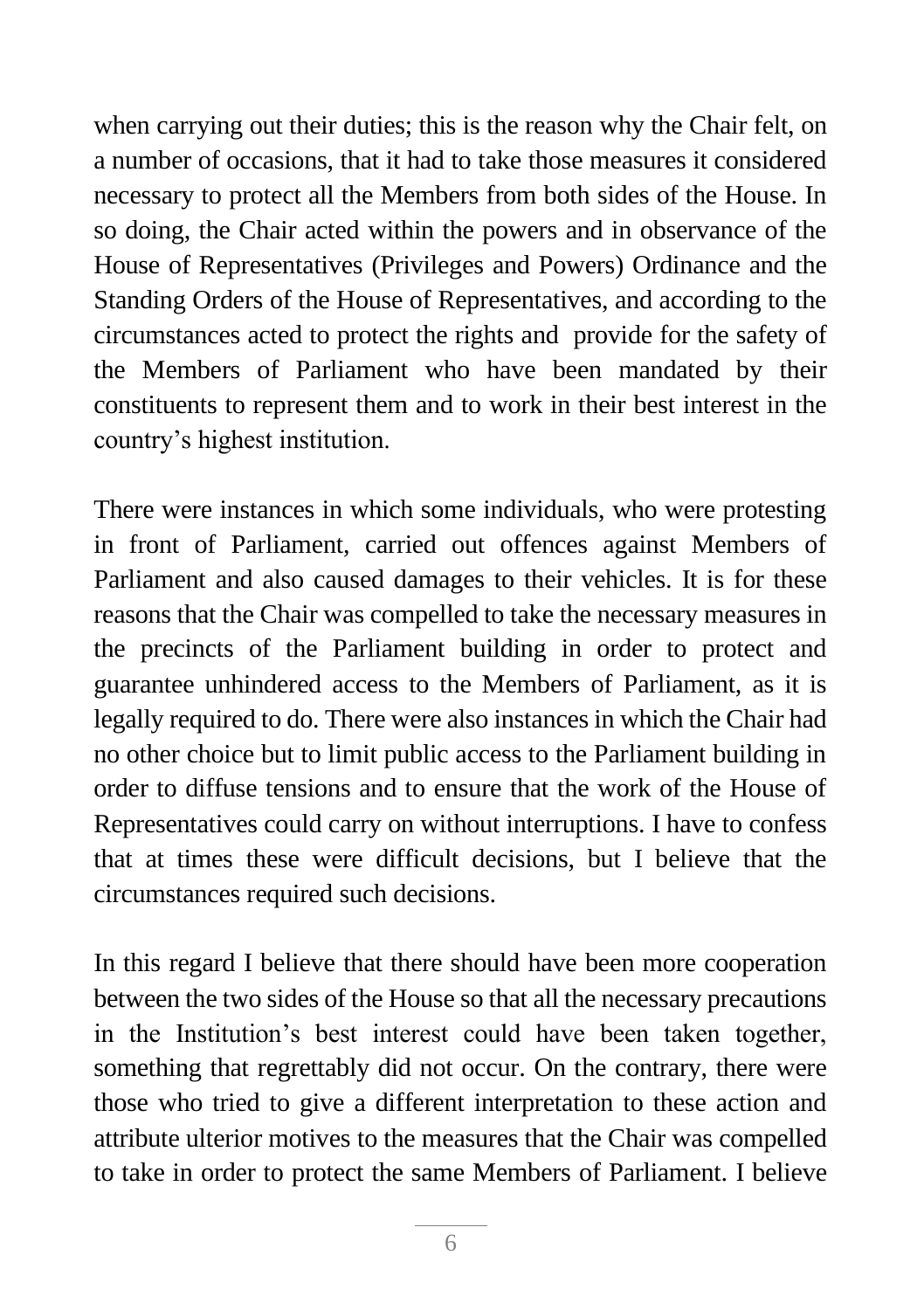that in so doing we were not leading by example and that therefore we should learn from this experience, possibly by considering strengthening the Standing Orders of the House of Representatives in this regard.

However, I cannot say that during the past year there were no instances where common sense prevailed, when together we took important decisions to allow Parliamentary work to carry on uninterrupted. In fact, just a few weeks ago the Chair found full cooperation when, on 20 April, agreement was reached to provide for the online participation of Members as well as of witnesses summoned before the parliamentary committees. This was in line with the various regulations and directives issued by the Health Authorities in connection with the COVID-19 pandemic. Through this agreement, those persons who qualify as vulnerable persons, together with persons who are requested to appear or give presentations before a committee of the House can now opt to participate in parliamentary committees by way of video conferencing instead of being physically present at the meetings. I have to add that this proposal was submitted by my Office and found the support of both sides of the House. The same unanimous agreement and full cooperation between the Government and Opposition Members also characterised the discussions on a number of laws and resolutions that were presented urgently in order to address a number of matters related to the administration of the country arising from the COVID-19 outbreak. The laws include Act No. X of 2020 which amends the Public Health Act that lays down the powers and authority given to the Superintendent of Public Health; Act No. XII of 2020 that amends the Budget Measures Implementation Act to allocate additional funds required as a direct consequence of the measures implemented by the public health aAuthorities; and Act No. XIII of 2020 related to the Suspension and Interruption of Legal and Other Time Periods,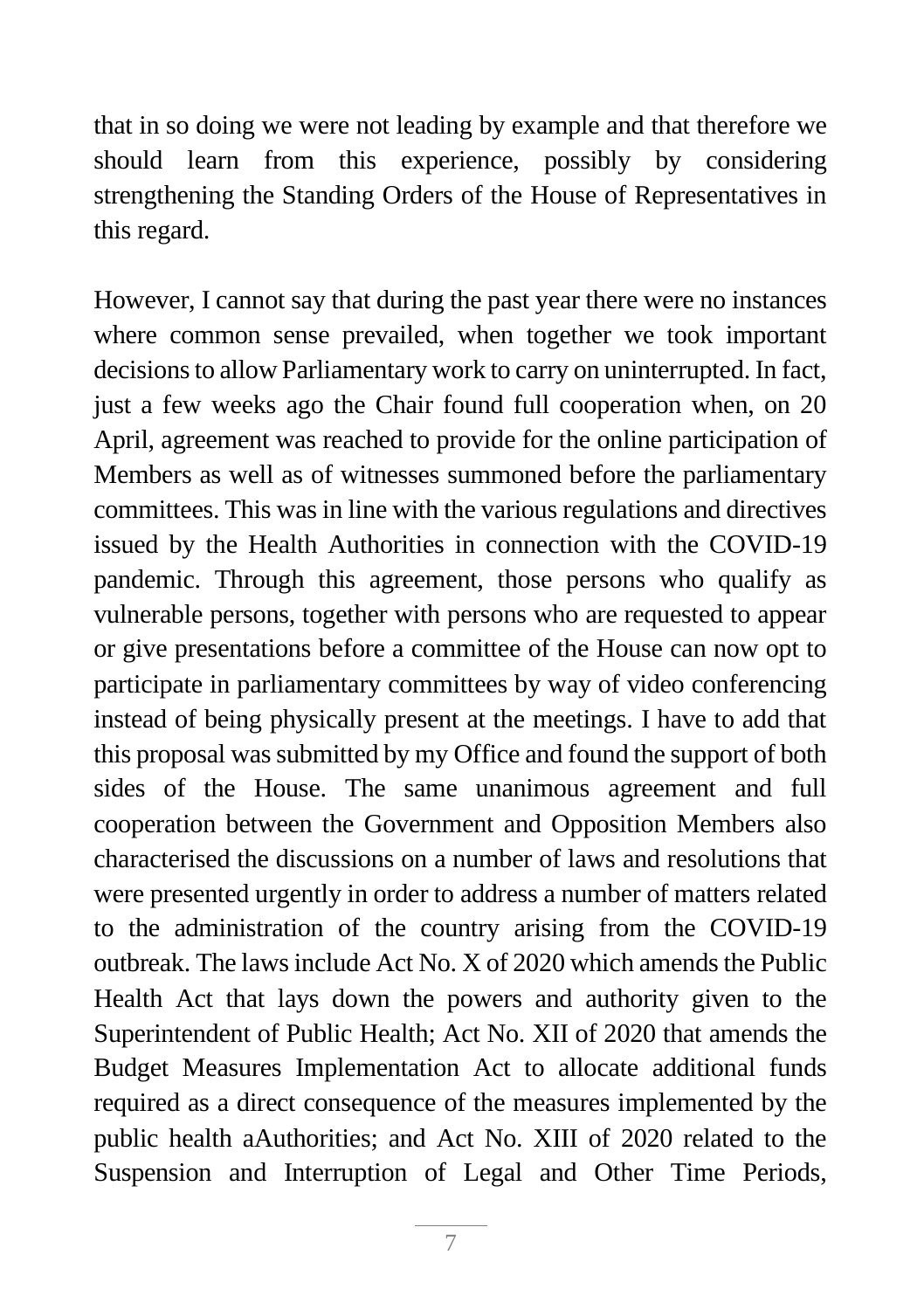conferring specific powers to the Minister for Justice to issue regulations related to the legal time frames when the Superintendent of Public Health issues an order for the closure of certain premises under the Public Health Act. All of this was possible not only because there was the will but also the commitment to work together in the national interest.

We have done more than this. In fact, towards the end of last January, the Maltese Parliament organised an inter-parliamentary workshop of the Small Branches of the Commonwealth that discussed how to provide for the necessary impetus in a sustainable manner, to the economies of small states. This workshop was attended by more than 20 Members of Parliament from around the world. In this context I would also like to mention the work carried out by the Chair during the three years it presided over the Small Branches of the Commonwealth Parliamentary Association, which came to an end in September 2019. During this term the Chair managed to conclude the CPA Small Branches Climate Change Toolkit for Parliamentarians aimed at guiding countries, and in particular the Members of Parliament, in the fight against climate change. This document was in fact presented at the workshop held in Malta last January, and I would like to quote from my concluding remarks at this conference:

> "The idea of a workshop on sustainable economic development arose in early 2019, and I am delighted that this activity now comes to fruition. During my term of office, I focussed on strategy and climate change, and I am pleased to see that this work has been carried forward feeding into this workshop. Also, I believe that my own country, Malta, has a lot to contribute to this topic in terms of economic activity, and I am pleased to see